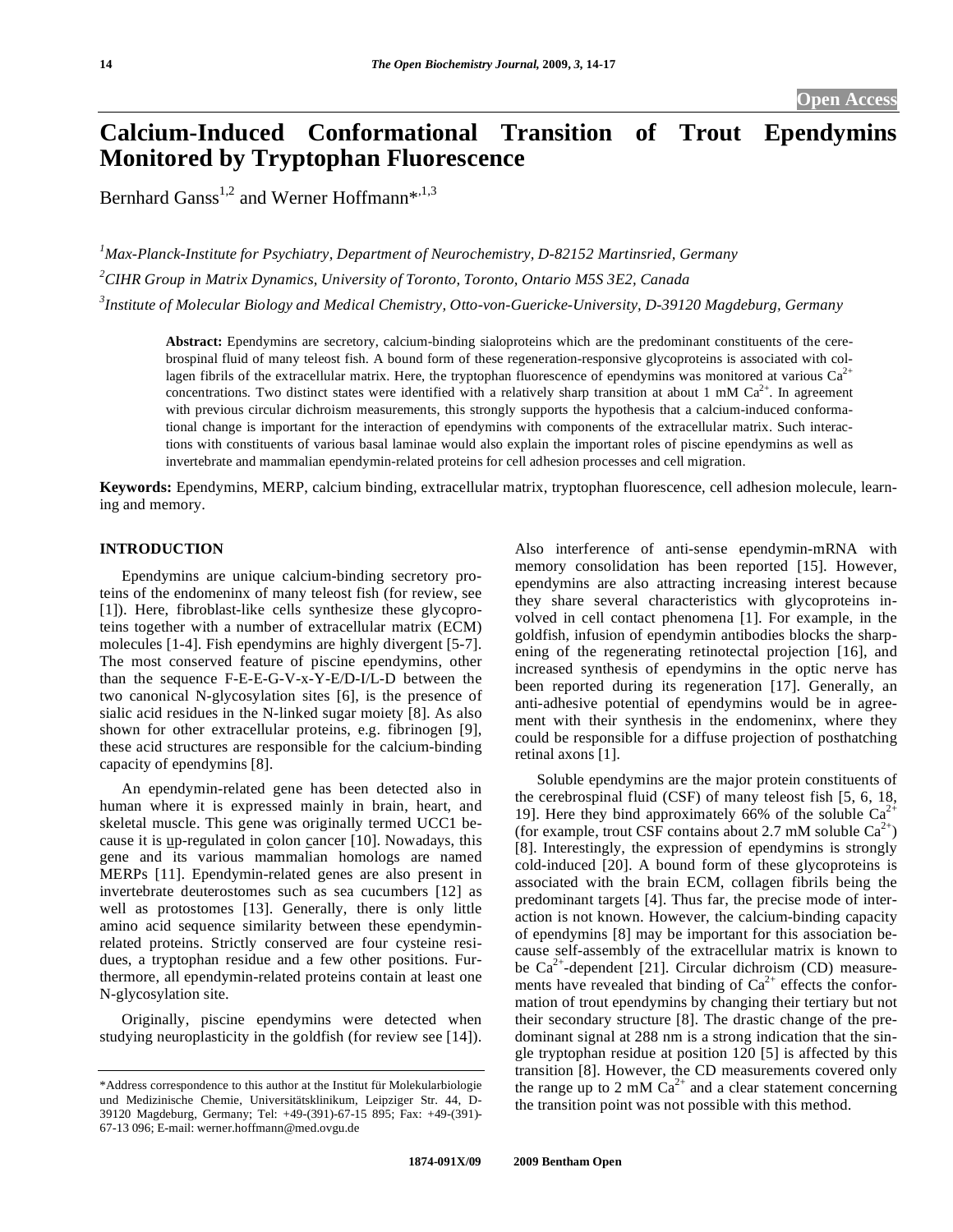Here, we report on extended studies where the tryptophan fluorescence of ependymins from the rainbow trout has been monitored at various  $Ca^{2+}$  concentrations. Ependymins from this quasi-tetraploid species are encoded by two homologous genes. Both gene products contain a single tryptophan residue [5] which is strictly conserved in ependymin sequences of all species analyzed thus far [6, 7].

### **MATERIALS AND METHODS**

Ependymins  $(M_r \text{ on SDS polyacrylamide gel electropho-}$ resis:  $\approx$  37k) were purified from the CSF of rainbow trouts (*Oncorhynchus mykiss*) *via* a two step FPLC procedure using ion exchange and hydrophobic interaction chromatography as described previously [8]. Purified ependymins consisted of three glycoforms termed A, B, and C [5] where form A contributed to more than 95% and form C was detectable only in traces (data not shown).

 Specific monitoring of the tryptophan fluorescence after excitation at 295 nm has been established as a method for the detection of conformational changes of proteins [22, 23]. Thus, 180 μg FPL-purified trout ependymins were dissolved per ml of 14 mM NaCl, 10 mM Tris/pH 7.4, 10 mM  $CaCl<sub>2</sub>$ and a fluorescence spectrum was recorded with a RF-5000 spectrofluorometer (Shimadzu Deutschland GmbH, Duisburg, Germany) at 20°C using thermostat-controlled quartz cells (Hellma, Mühlheim, Germany) of 1-cm path length. Additionally, the fluorescence spectrum was recorded after complete complexation of  $Ca^{2+}$  by EDTA/pH 7.5. A maximum was observed for both  $Ca^{2+}$  concentrations at 335 nm. Then, FPLC-purified trout ependymins were dissolved in 14 mM NaCl, 10 mM Tris/pH 7.4, 10 mM CaCl<sub>2</sub>. Different  $Ca^{2+}$ concentrations were titrated with various amounts of EDTA/pH 7.5. After excitation at 295 nm, the tryptophan fluorescence of each concentration point was measured at 335 nm. The fluorescence at each concentration point was measured three times (after equilibration for 7 sec). Each relative fluorescence measured was corrected for its actual ependymin concentration. Two independent experimental series were carried out with trout ependymins.

## **RESULTS AND DISCUSSION**

When ependymins at various  $Ca^{2+}$  concentrations were excited at 295 nm, the corrected steady-state emission spectra originating from the single tryptophan residue were comparable in shape, as well as in the wavelength position of the maximum fluorescence intensity ( $\lambda_{\text{max}} = 335{\text -}340$  nm) (Fig. 1). In contrast, the relative intensities at  $\lambda_{\text{max}}$  varied at different  $Ca^{2+}$  concentrations.

 Fig. (**2**) outlines the result of a typical experiment measuring the fluorescence at 335 nm as a function of the  $Ca^{2+}$ concentration. Generally, two states of ependymins are observed. There is a relatively sharp transition from the apo( $Ca^{2+}$ -free)-proteins to the holo( $Ca^{2+}$ -loaded)-proteins at about 1.0 mM  $Ca^{2+}$ . Interestingly, this is very close to the free  $Ca^{2+}$  concentration in the trout CSF (which is about 0.9 mM) and below the total  $Ca^{2+}$  concentration of trout CSF (which is about 2.7 mM) [8].

 Thus, the holo-state can be considered as the native state of ependymins. Here, similarly to osteonectin/SPARC/BM-40 [24-26], osteopontin, bone sialoprotein and BAG-75 [27],



caEP10-figure1.tif

**Fig. (1). Fluorescence spectrum of FPLC-purified ependymins from the rainbow trout.** Shown is the relative emission fluorescence of trout ependymins (180 μg/ml) between 300 and 420 nm (F<sub>rel</sub>, in arbitrary units; excitation at 295 nm) at 10 mM  $Ca^{2+}$  and after complexation with EDTA.



**Fig. (2). Tryptophan fluorescence of FPLC-purified ependymins from the rainbow trout.** Shown is the relative emission fluorescence of trout ependymins (191  $\mu$ g/ml) at 335 nm (F<sub>rel</sub>, in arbitrary units; excitation at 295 nm) as a function of the  $Ca^{2+}$  concentration. Each point represents the mean of three measurements.

 $Ca<sup>2+</sup>$  may trigger maintenance of a native structure which is essential for interaction with the ECM. Also aggregation of ependymins to naturally occurring multimers with  $M_r$  of about 200k [28] may require  $Ca^{2+}$ . This processes is particularly reminiscent of the aggregation of fibrinogen at physiological millimolar  $Ca^{2+}$  concentrations, where sialic acid residues represent the low affinity calcium-binding sites [9].

 Whether the apo-state of ependymins is of any biological importance is not known thus far. As far as it is known it is always the  $Ca^{2+}$ -bound state of a  $Ca^{2+}$ -binding protein which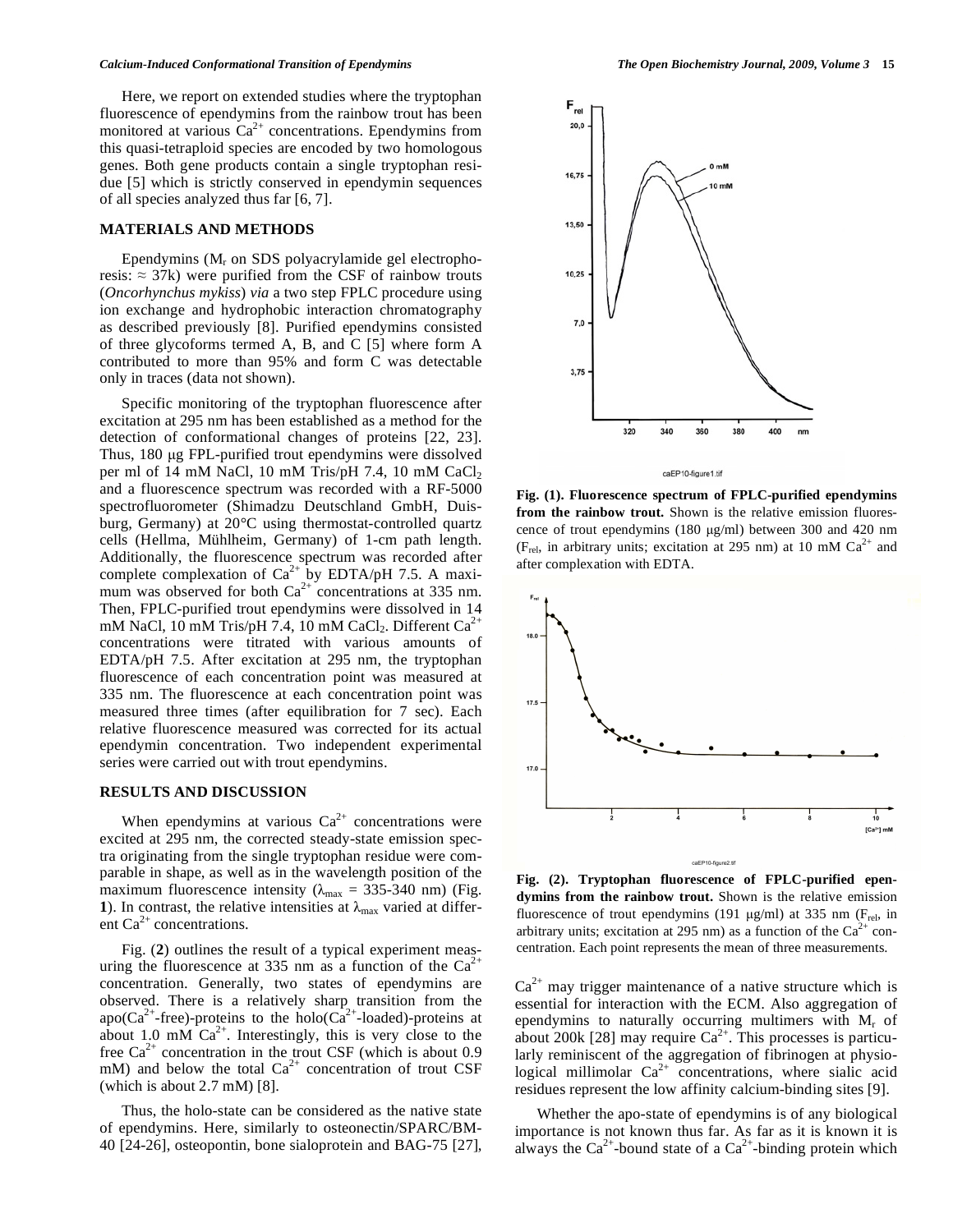is active [29]. Interestingly, there are multiple reports on severe fluctuations in the extracellular  $Ca^{2+}$  concentration of the brain [30-34]. They could locally be sufficient in order to affect ependymins. The precise nature of the apo-state has not been clarified currently. However, in contrast to a previous report [35], we have not succeeded in the precipitation of ependymins into insoluble aggregates solely by depletion of  $Ca^{2+}$ . Consequently, we exclude that the apo-state represents an insoluble form of ependymins.

Taken together, the  $Ca^{2+}$ -binding capacity of coldinduced ependymins would be in line with their postulated function for  $Ca^{2+}$  homeostasis in fish brain [20]. Furthermore, the results presented here extend our previous CD measurements which showed a  $Ca^{2+}$  dependent gradual change in the tertiary structure of trout ependymins with only a slight discontinuity at about 1 mM  $Ca^{2+}$  [8]. Interestingly, both this discontinuity and the sharp conformational transition observed by monitoring the tryptophan fluorescence occur at the same  $Ca^{2+}$  concentration. Thus, both studies indicate a  $Ca^{2+}$  dependent conformational change of ependymins. However, the tryptophan measurements reported here defined the transition point more clearly. These results also support our hypothesis that this conformational transition is essential for association of ependymins with ECM proteins presumably of collagen fibrils [8]. Thus, defining precisely the molecular mode of this interaction might be a crucial step for understanding the molecular function of piscine ependymins in the future.

Furthermore, the  $Ca^{2+}$ -triggered conformational changes observed for piscine ependymins could also have some relevance for invertebrate and mammalian ependymin-related proteins. Generally,  $Ca^{2+}$ -dependent interactions of ependymins/ependymin-related proteins and ECM proteins such as collagens would be perfectly designed to regulate cell adhesion and cell migration particularly on various basal laminae. This would explain why these enigmatic proteins play important roles for a variety of physiological and pathological processes such as neuronal regeneration and plasticity in fish (for review, see [1]), intestinal regeneration in sea cucumbers [12], tumorigenesis of the human colon [10], and remodeling of the respiratory mucosa in a murine asthma model [36].

### **ACKNOWLEDGEMENTS**

 We thank Dr. J. Stadlmüller and E. Weiher (Genzentrum, Munich) for their advice during the tryptophan fluorescence measurements and Dr. C. Falkner (Institut für Klinische Chemie, Munich) for her atomic absorption measurements.

#### **REFERENCES**

- [1] Hoffmann, W.; Schwarz, H. Ependymins: meningeal-derived extracellular matrix proteins at the blood-brain barrier. *Int. Rev. Cytol.*, **1996**, *165*, 121-158.
- [2] Königstorfer, A.; Sterrer, S.; Hoffmann, W. Ependymins are expressed in the meninx of goldfish brain. *Cell Tissue Res.*, **1990**, *261*, 59-64.
- [3] Rinder, H.; Bayer, T.A.; Gertzen, E.-M.; Hoffmann, W. Molecular analysis of the ependymin gene and functional test of ist promoter region by transient expression in *brachydanio rerio*. *DNA Cell Biol.*, **1992**, *11*, 425-432.
- [4] Schwarz, H.; Müller-Schmid, A.; Hoffmann, W. Ultrastructural localization of ependymins in the endomeninx of the brain of the

rainbow trout: possible association with collagen fibrils of the extracellular matrix. *Cell Tissue Res.*, **1993**, *273*, 417-425.

- [5] Müller-Schmid, A.; Rinder, H.; Lottspeich, F.; Gertzen, E.-M.; Hoffmann, W. Ependymins from the cerebrospinal fluid of salmonid fish: gene structure and molecular characterization. *Gene*, **1992**, *118*, 189-196.
- [6] Müller-Schmid, A.; Ganß, B.; Gorr, T.; Hoffmann, W. Molecular analysis of ependymins from the cerebrospinal fluid of the orders Clupeiformes and Salmoniformes: no indication for the existence of an euteleost infradivision. *J. Mol. Evol.*, **1993**, *36*, 578-585.
- [7] Orti, G.; Meyer, A. Molecular evolution of ependymin and the phylogenetic resolution of early divergences among euteleost fishes. *Mol. Biol. Evol.*, **1996**, *13*, 556-573.
- [8] Ganss, B.; Hoffmann, W. Calcium binding to sialic acids and its effect on the conformation of ependymins. *Eur. J. Biochem.*, **1993**, *217*, 275-280.
- [9] Dang, C.V.; Shin, C.K.; Bell, W.R.; Nagaswami, C.; Weisel, J.W. Fibrinogen sialic acid residues are low affinity calcium-binding sites that influence fibrin assembly. *J. Biol. Chem.*, **1989**, *264*, 15104-15108.
- [10] Nimmrich., I.; Erdmann, S.; Melchers, U.; Chtarbova, S.; Finke, U.; Hentsch, S.; Hoffmann, I.; Oertel, M.; Hoffmann, W.; Müller, O. The novel ependymin related gene UCC1 is highly expressed in colorectal tumor cells. *Cancer Lett.*, **2001**, *165*, 71-79.
- [11] Apostolopoulos, J.; Sparrow, R.L.; McLeod, J.L.; Collier, F.M.; Darcy, P.K.; Slater, H.R.; Ngu, C.; Gregorio-King, C.C.; Kirkland, M.A. Identification and characterization of a novel family of mammalian ependymin-related proteins (MERPs) in hematopoietic, nonhematopoietic, and malignant tissues. *DNA Cell Biol.*, **2001**, *20*, 625-635.
- [12] Suárez-Castillo, E.C.; Medina-Ortíz, W.E.; Roig-López, J.L.; García-Arrarás, J.E. Ependymin, a gene involved in regeneration and neuroplasticity in vertebrates, is overexpressed during regeneration in the echinoderm *Holothuria glaberrima*. *Gene*, **2004**, *334*, 133-143.
- [13] Suárez-Castillo, E.C.; García-Arrarás, J.E. Molecular evolution of the ependymin protein family: a necessary update. *BMC Evol.*   $Biol.$  **2007**,  $7.23-42$ .
- [14] Shashoua, V.E. The role of brain extracellular proteins in neuroplasticity and learning. *Cell Mol. Neurobiol.*, **1985**, *5*, 183-207.
- [15] Schmidt, R.; Brysch, W.; Rother, S.; Schlingensiepen, K.-H. Inhibition of memory consolidation after active avoidance conditioning by antisense intervention with ependymin gene expression. *J. Neurochem.*, **1995**, *65*, 1465-1471.
- [16] Schmidt, J.T.; Shashoua, V.E. Antibodies to ependymin block the sharpening of the regenerating retinotectal projection in goldfish. *Brain Res.*, **1988**, *446*, 269-284.
- [17] Thormodsson, F.R.; Antonian, E.; Grafstein, B. Extracellular proteins of goldfish optic tectum labeled by intraocular injection of 3H-proline. *Exp. Neurol.*, **1992**, *117*, 260-268.
- [18] Königstorfer, A.; Sterrer, S.; Hoffmann, W. Biosynthesis of ependymins from goldfish brain. *J. Biol. Chem.*, **1989**, *264*, 13689- 13692.
- [19] Hoffmann, W. Goldfish ependymins: cerebrospinal fluid proteins of meningeal origin. *Prog. Brain Res.*, **1992**, *91*, 13-17.
- [20] Tang, S.-J.; Sun, K.-H.; Sun, G.-H.; Lin, G.; Lin, W.-W.; Chuang, M.-J. Cold-induced ependymin expression in zebrafish and carp brain: implications for cold acclimation. *FEBS Lett.*, **1999**, *459*, 95- 99.
- [21] Yurchenco, P.D.; Schittny, J.C. Molecular architecture of basement membranes. *FASEB J.*, **1990**, *4*, 1577-1590.
- [22] Lakowicz, J.R. *Principles of Fluorescence Spectroscopy*, Plenum Press, New York, London, **1983**.
- [23] Hutnik, C.M.L.; MacManus, J.P.; Banville, D.; Szabo, A.G. Comparison of metal ion-induced conformational changes in parvalbumin and oncomodulin as probed by the intrinsic fluorescence of tryptophan 102. *J. Biol. Chem.*, **1990**, *265*, 11456-11464.
- [24] Engel, J.; Taylor, W.; Paulsson, M.; Sage, H.; Hogan, B. Calcium binding domains and calcium-induced conformational transition of SPARC/BM-40/osteonectin, an extracellular glycoprotein expressed in mineralized and nonmineralized tissues. *Biochemistry*, **1987**, *26*, 6958-6965.
- [25] Sage, H.; Vernon, R.B.; Funk, S.E.; Everitt, E.A.; Angello, J. SPARC, a secreted protein associated with cellular proliferation, inhibits cell spreading *in vitro* and exhibits Ca<sup>2+</sup>-dependent binding to the extracellular matrix. *J. Cell Biol.*, **1989**, *109*, 341-356.